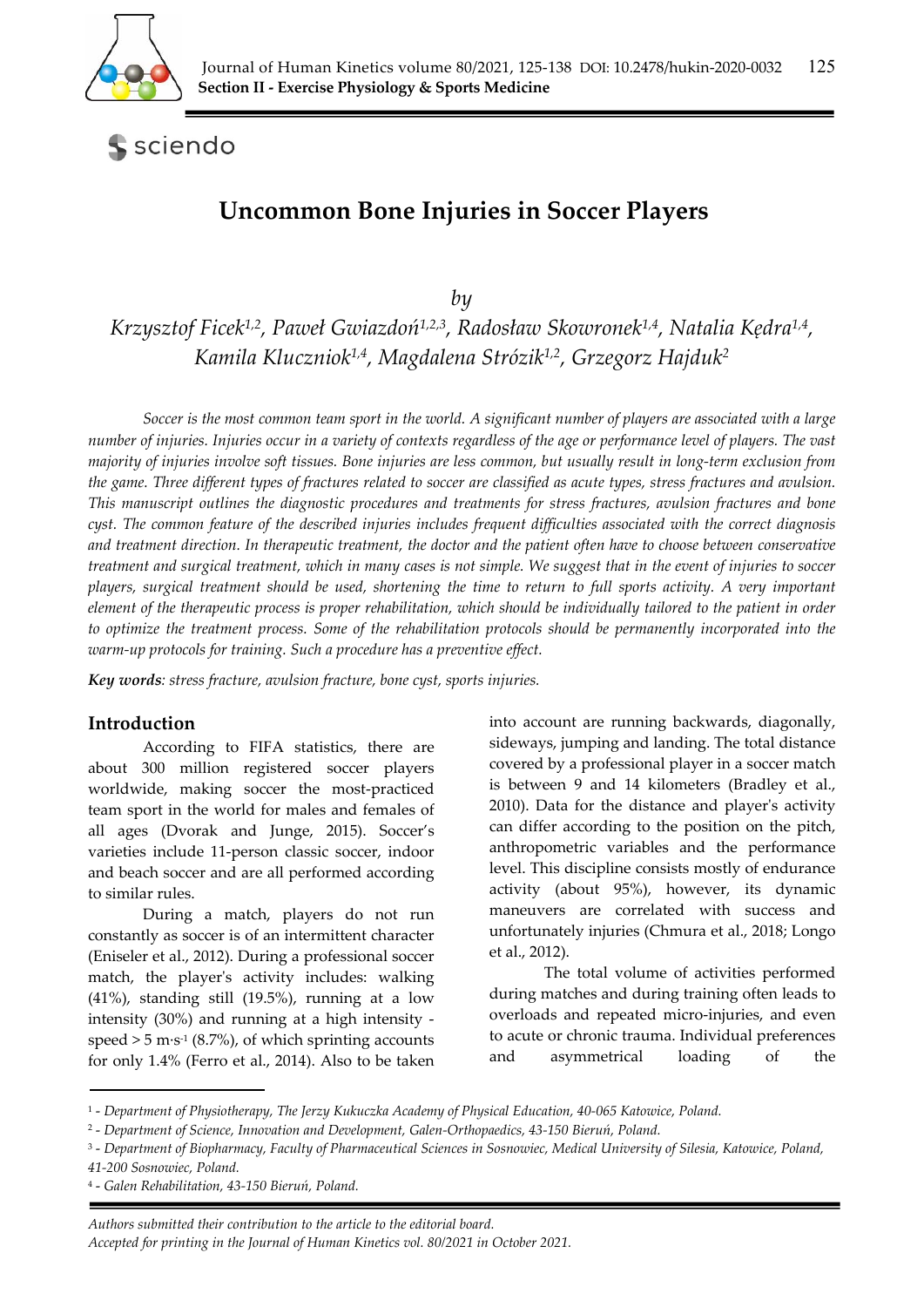lower limbs during kicking and body balancing result in trauma to the thigh muscles, shank and pelvic girdle (Fuller et al., 2006). Fouls also have a significant impact on the injury totals**,** whose number in the first divisions of England, France, Germany, Italy, and Spain in the 2015/2016 season averaged from 25 to 35 per match (Sapp et al., 2017). Player collisions and overloads are the causes of 1.5–7.6 injuries every 1000 hours of training and 12-35 injuries every 1000 hours of match play on average among elite soccer players (Longo et al., 2012). Moreover, statistical data indicate that youth players are more likely to be injured. As much as 80% of all injuries occur in players under 24 years old, with over 40% cases of those under 15 years of age (Fuller et al., 2016). A low level of agility is a crucial factor predisposing players to injury (Pfirrmann et al., 2016).

Soccer players are most susceptible to hamstring muscle injury, knee ligament rupture, ankle sprain, calf muscle and quadriceps muscle tear, Achilles tendinopathy and groin pain (Ekstrand et al., 2020). It is worth mentioning that many types of injuries, especially ACL injuries, are more likely to affect female players (Montalvo et al., 2019).

Bone fractures or structural bone damages are much less common and comprise only about 10% of all soccer injuries (Robertson et al., 2012). Types of fractures related to soccer are categorized as: acute types, chronic (including stress fractures and avulsion types) and bone cysts. Acute incidences often affect wrists, forearms and tibias (Ekstrand and Torstveit, 2012; Losco et al., 2019; Robertson et al., 2012). Stress fractures are mostly connected with repeated overloading, playing on artificial surfaces, inappropriate adaptation to training stimuli and intensity evidenced by compensations mainly in the form of asymmetrical distribution of muscle forces (Miyamori et al., 2019). Avulsion type bone fractures correlate with age, often occurring in youth players and their immature bones at the site of the tendon attachment. Overloads also have to be taken into consideration (Losco et al., 2019). Other bone structure disturbances such as bone cysts are often discovered incidentally during post injury radiological assessment (Zhang et al., 2020). Bone cysts are painless bone changes that, if left untreated, can lead to complicated fractures (Cho et al., 2019).

The purpose of this review was to provide a summary of the available research in response to bone injuries in soccer players, simultaneously with the presentation of several uncommon clinical cases. In our present review, we would like to demonstrate the present diagnostic difficulties which complicate correct assessment of the injury, possible treatment procedures and recovery path algorithms. We also wanted to focus attention on motor skills, of which improvement can reduce the risk of various types of injuries.

## **Stress fractures**

Stress fractures are not common, but when they do occur, they are often misdiagnosed in professional soccer, which usually results in a long period of exclusion from training (about 3-5 months). As previously mentioned a young age of a player, as well as an intensive preparatory period may be risk factors predisposing individuals to stress fractures in the extremities (Ekstrand and Torstveit, 2012). Ekstrand and Torstvein (2012) showed that among 2379 soccer players from 2001-2009 there were 51 stress fractures. They were all located in the lower limb, in which the highest percentage were fractures to the fifth metatarsal (MT-5) (78%), tibia (12%) and pelvis (6%).

Stress fractures to MT-5 versus acute fractures (arising from the mechanical trauma: kick or strike) are much more common and account for nearly 80% of all cases (Miyamori et al., 2019). Injury and accompanying pain may occur when loading the lateral edge of the foot in an uncontrolled position, which often occurs during physical activity, such as running, playing soccer, playing basketball, baseball, etc. (Kuzuyama et al., 2019; Singh et al., 2018). Researchers have shown several important factors which increase the risk of this fracture. Raikin et al. (2008) reported that many patients with MT-5 fractures have evidence of varus hindfoot alignment. Saita et al. (2018) noted that increased risk of fractures occurred in people with restricted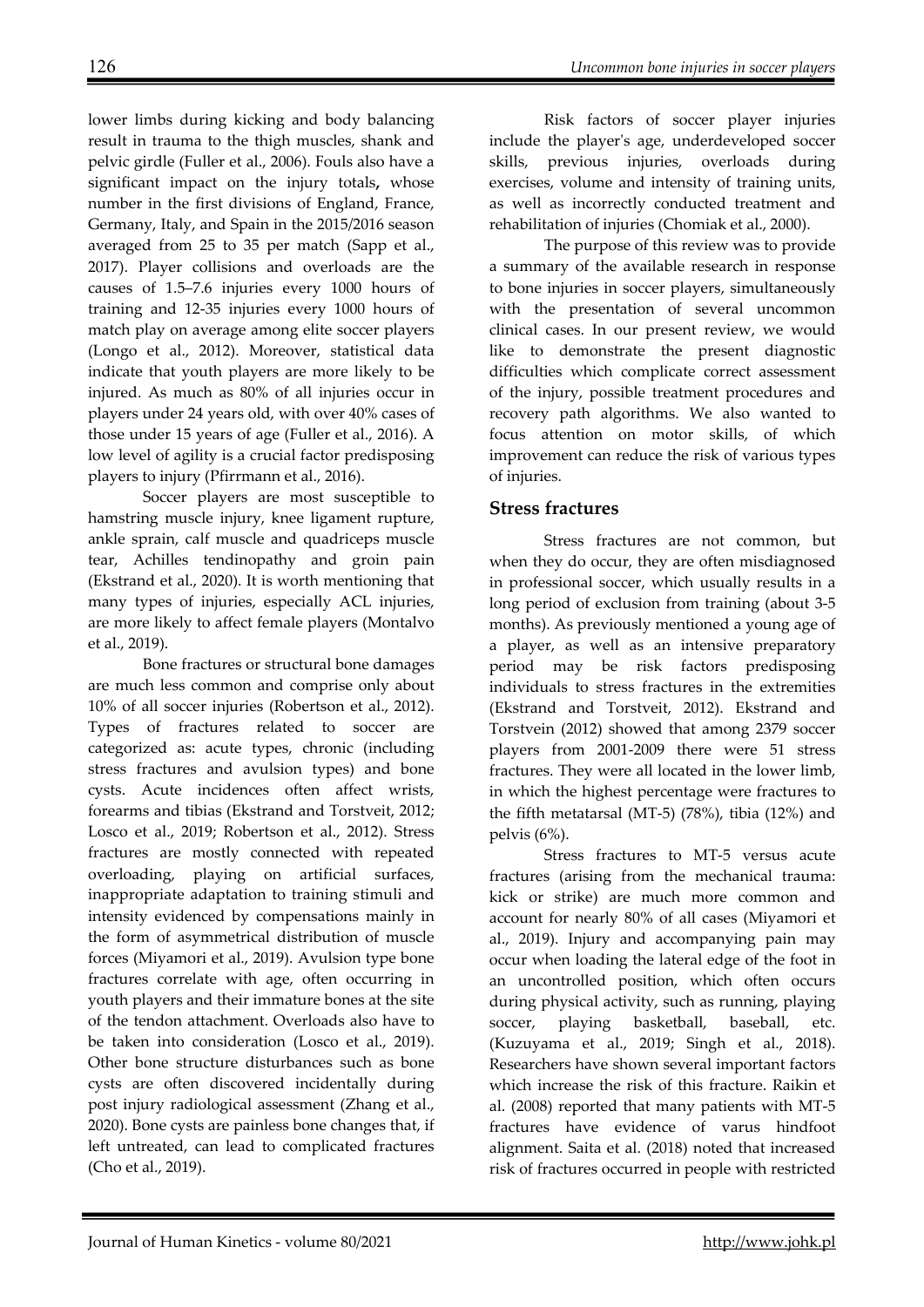internal hip rotation. Miyamori et al. (2019) showed that a field surface can have a significant impact on MT-5. Soccer players who spent more than 80% of the play time on artificial turf pitches were 2.5 times more likely to have MT-5 fractures than players playing on natural grass. The same study also indicates that an MT-5 fracture is more likely to affect the non-dominant leg.

The treatment depends on the severity of the injury. In the treatment of minor fractures, in which bone migration has not occurred, it is sufficient not to load the injured limb and to use footwear with a hard sole. Temporary immobilization of the limb is also sometimes recommended. The typical length of immobilization is from 6 to 10 weeks, and healing time is typically up to 12 weeks. For serious injuries, delayed union and non-union injuries surgical intervention is advised, in the form of internal fixation, to facilitate bone connection. In addition, removal of bone fragments is sometimes necessary. A plantar gap greater than 1 mm is predictive of a prolonged bone union and bone grafting can be helpful in this case. The average recovery time after intramedullary MT-5 immobilization is about 9 weeks (Pecina et al., 2011; Miller et al., 2019). It has been shown that return to play after fewer than 8 weeks results in a higher risk of delayed radiological union. However, this fact neither prevented the athlete from continuing to play soccer nor did it ultimately affect the risk of non-union (Miller et al., 2019). For conservative treatment the major benefit is avoiding surgery, while the main risk is the development of non-union. For surgical intervention, the main benefit is an improved return rate and time to sport, while the main risk is connected with such undesired side effects as structural damage and infection (Robertson and Wood, 2017).

Among more interesting cases of stress fractures there was a right-footed 27-year-old professional soccer player, injured during a match, whose treatment combined surgical intervention, orthobiologic treatment and rehabilitation. X-ray imaging showed a fracture at the base of MT-5 in the left foot. The decision was made to surgically repair the fracture using a cannula screw (4.5 mm/45 mm) (Figure 1A, 1B). After the procedure, a Walker brace boot was recommended along with crutches. The patient did not report any pain. The motor control improvement process was recommended after 14 days, followed 6 weeks later by running on soft surfaces. After 9 weeks, during the follow-up visit, platelet rich plasma (PRP) (2 ml) was applied to enhance the quality of the bone union. After return to play nearly three months after the injury, the patient suffered another injury due to being kicked in the operated foot by an opponent. X-ray images showed a partial fracture of the left MT-5 (Figure 1C). An additional surgery was not necessary in this case. A 2-week break from soccer training was recommended. During the control visits (one and two weeks after the fracture) PRP (2 ml) was administered. Eight weeks after the second injury, the patient still reported pain during training. It was decided to surgically replace the screw with a Hofer plate (Figure 1D). The patient experienced pain for 4 weeks after the surgical procedure. After 8 weeks, 2 ml of PRP was applied to the patient and further rehabilitation was recommended. Ten weeks after the second fracture he was allowed to return to full sport activity.

First signs and symptoms of a tibial stress fracture generally include pain and tenderness on the medial shaft of the tibia which increase with exercise. Usually training is possible, however, with discomfort. Much like in the other types of stress fractures, plain radiographs have a high false-negative rate, and MRI or CT are more sensitive and precise types of diagnostic imaging (Robertson and Wood, 2015). In the early stages, only one tibia may be affected, but later changes can be seen in both legs (Gmachowska et al., 2018). A plethora of therapies are taken into consideration, but the most reliable treatment of the fracture is ensured by orthopaedic surgery. A conservative modality of treatment using even orthobiologic therapy (autologous blood, PRP, autologous conditioned serum and stem cells), usually extends the time needed to return to play compared to surgical treatment. It was found that the use of a nail or plate reduced time to return to sport, with an acceptable complication profile (Robertson and Wood, 2015).

One example of surgical treatment for a tibial stress fracture involved a right-footed 21 year old professional striker. He complained of pain in the right tibia area which lasted for 14 days and intensified during physical activity.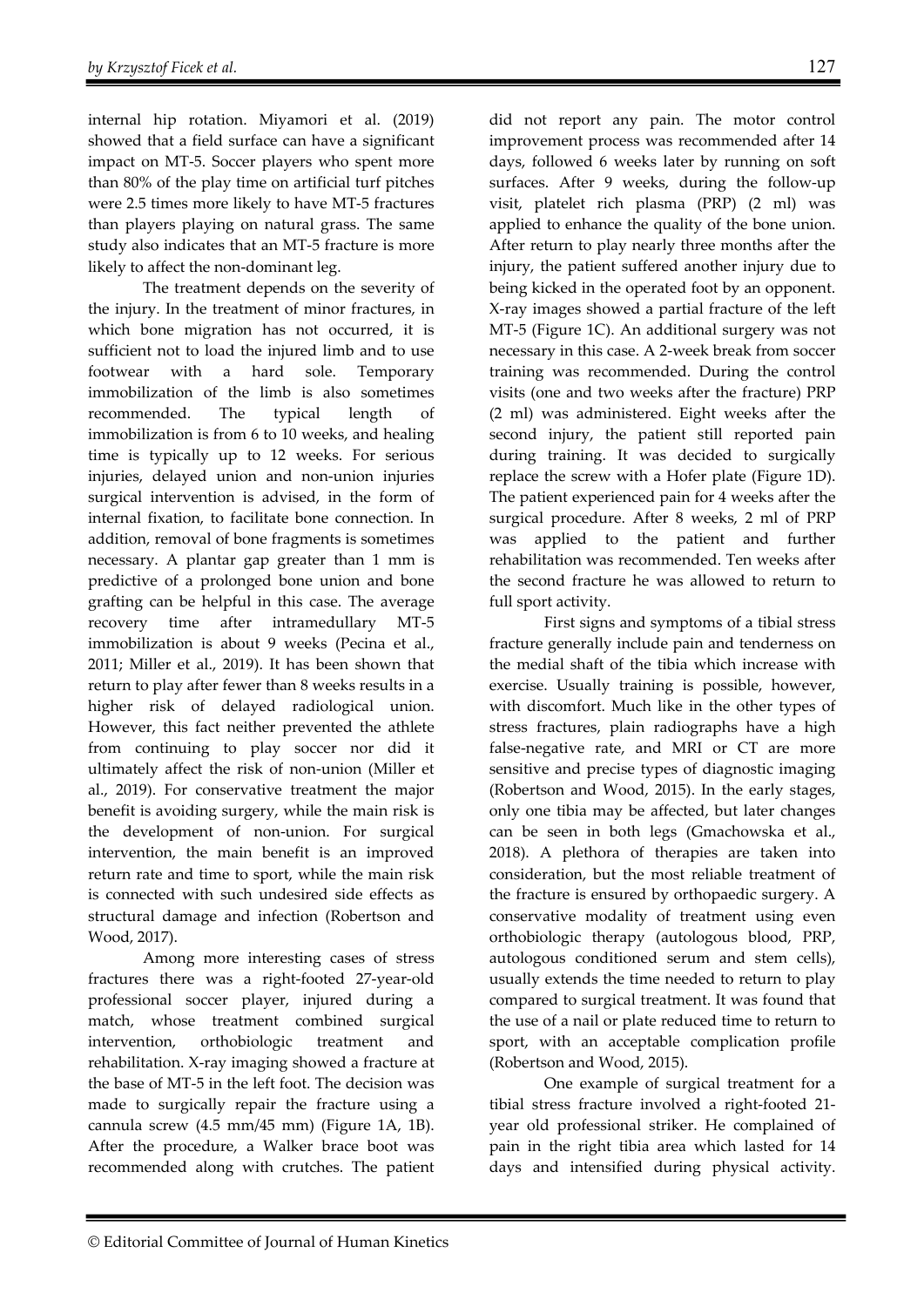Medical examination revealed tenderness and a widening contour of the 1/3 proximal right tibia zone. Normal knee and ankle mobility and stability were confirmed. MRI in correlation with CT and ultrasound confirmed a chronic stress fracture of the right tibia at the site adjacent to the popliteus and soleus muscles attachment (Figures 2A, 2B). Due to the extent of the damage and the requirements of his sports activity, it was decided that a surgery union with a titanium intramedullary nail would be performed (Figure 2C). For 2 weeks after the procedure, orthosis and elbow crutches were recommended. The rehabilitation process was initiated as soon as possible. Isometric exercises were recommended as part of rehabilitation, and stabilization exercises were introduced 2 weeks after the surgery. The patient started training after 4 weeks and after 2 months he was allowed to return to full sport activity.

Pelvis stress fractures are very difficult to diagnose, because pain associated with these injuries is a fairly common symptom in various types of deteriorations in the pelvic area. Due to the spatial anatomical proximity of the groin to the hip, pubic bone, fascia, muscles and nerve structures of the abdominal wall, pain can have various causes, posing significant diagnostic difficulties (Hölmich et al., 2004). It is estimated that groin injuries affect 4–19% of all injuries in men and 2–14% of all injuries occurring in women (Weir et al., 2015). In the pelvis area there are several sites predisposed to a stress fracture: sacral bone, pubic bone and the pubic rami (Tins et al., 2015). Femoroacetabular impingement (FAI), which is very common, hinders the diagnosis of the fracture in the groin region. Due to the similarity of symptoms caused by tissue overuse and fracture, playing soccer through the injury often worsens the local tissues. The causes of this type of injury are usually an accumulation of micro-injuries, which in further stages, can lead to acetabular labrum damage. This injury can occur unilaterally or less often bilaterally, most often affecting people in their 30's or 40's (Ganz et al., 2003). The treatment approach for the pelvis stress fracture is similar to other stress fracture cases. In cases characterized by a very high probability of bone union, conservative treatment is usually enough (Tins et al., 2015).

Such treatment was adopted for a right-footed

53-year-old amateur soccer player diagnosed with a fracture of the iliac acetabulum. During a soccer match he felt a stabbing pain in his left hip as a result of a sudden stop. After the incident, the patient felt pain while performing rotational movements. The source of pain was located in the trochanter area and the medial side of the hip. The X-ray image showed a bone thinning in the acetabulum of the left hip (Figure 2D). Further diagnosis was recommended using CT, which revealed a fracture of the posterior iliac acetabular with displacement of bone fragments (Figure 2E). In addition, a slight indentation fracture of the femoral head in the pit area was observed, with the presence of small bone fragments. Conservative treatment, supported by myofascial therapy of the hip and thigh area, was applied. Dynamic loading and rotational movements in the hip joint were introduced. After a period of 2 months from the occurrence of the fracture, PRP (2 ml) was administered to the left hip joint from the trochanter side. The myofascial therapy in the hip and thigh area, torso stabilization and rolling were recommended in the rehabilitation protocol. For 5 months dynamic loads and rotational movements in the hip joint were to be avoided. Approximately 5 months after the injury, the patient regained the ability of independent but limping gait. Control MRI was performed after 6 months (Figure 2F) and further rehabilitation was recommended up to 11 months after the incident, leading to recovery of left hip stability, with no pain reported during daily activities. Abstaining from soccer play was recommended.

## **Avulsion fractures**

Avulsion fractures occur when muscle strength exceeds mechanical properties of bones. This type of fractures are most often observed in young, skeletal immature athletes resulting from dynamic and explosive types of motion (Losco et al., 2019). In mature athletes, avulsion fractures are very rare and their cause is usually microtrauma or less often direct trauma (Khemka et al., 2014). Diagnostic imaging must overcome the challenge of distinguishing the growth plate in non-adults from the real fracture.

Complementary diagnostic imaging protocols are suggested in the form of MRI and CT scans (Losco et al., 2019). Avulsion fractures are rarely suspected as a cause of groin pain (Otto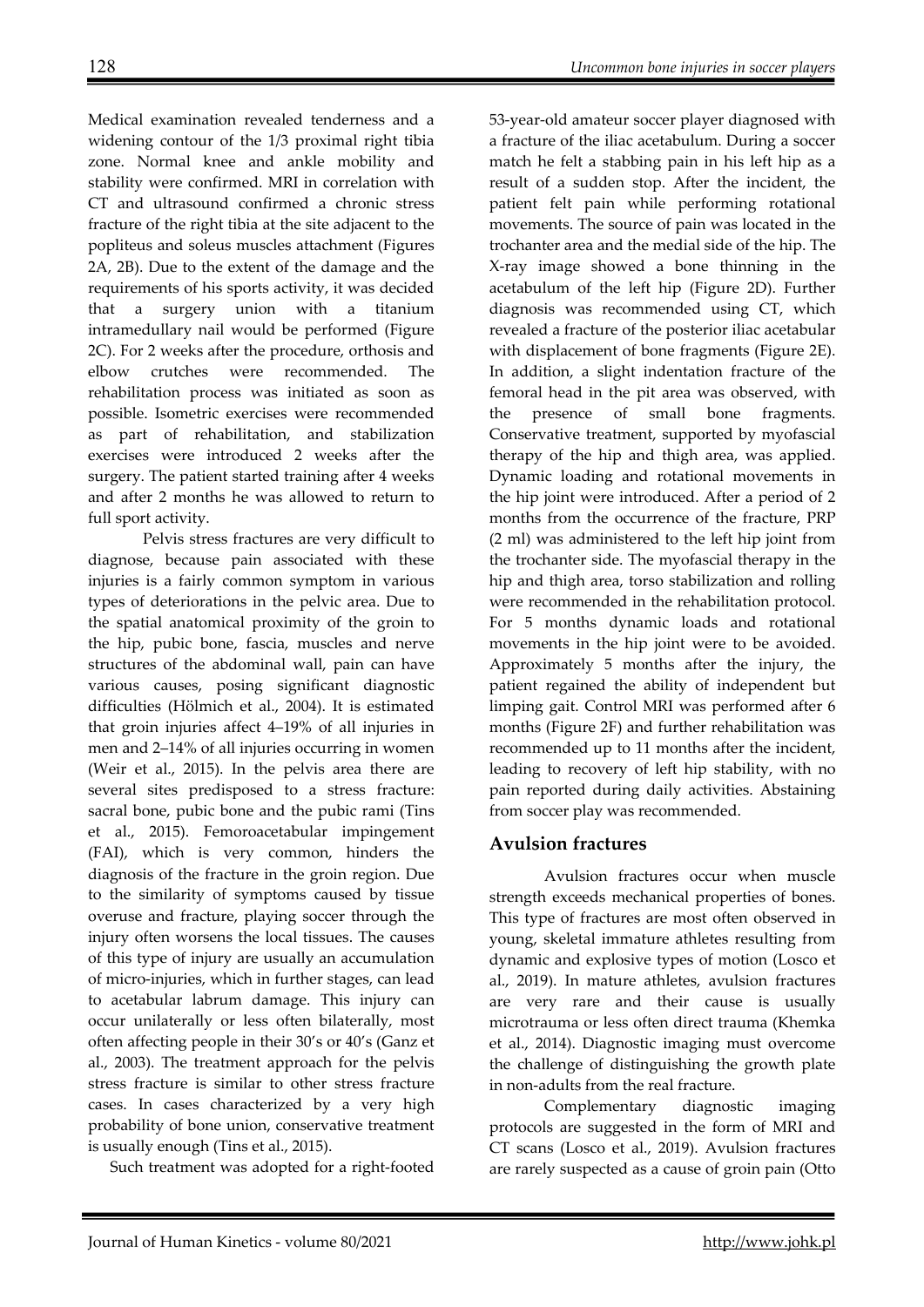et al., 2020). Eberbach et al. (2017) showed the frequency of various hip avulsion sites as follows: the anterior inferior iliac spine at 33.2%, ischial tuberosity at 29.7%, anterior superior iliac spine at 27.9%, iliac crest at 6.7%, lesser trochanter at 1.8%, and superior corner of the pubic symphysis at 1.2% of all cases. Ball game disciplines were the primary predisposing factor of the two first cases (70% and 45%, respectively).

Avulsion fractures of trochanter minor are very rare injuries described in only few publications, representing <1% of all hip injuries (Dukas et al., 2019). All cases described in the literature arose from a sports context and occurred in adolescents (13.7 years old; range from 9 to 17) (Memminger, 2018).

The avulsion fracture of the ischial tuberosity is the next most common cause of hip related injuries, occurring mainly among younger players (average age is 13-17 years old). Susceptibility to these injuries is associated with ischial tuberosity ossification. This process begins between the age of 13 and 15 years old and finishes between 20 and 25 years old. During this period the elasticity of the epiphysis is 2 to 5 times weaker, which makes it easier to separate the epiphyses from the tarsal plate. Ischial tuberosity avulsion fractures can cause significant diagnostic difficulties and are oftentimes classified as a proximal hamstring injury, intervertebral disc disease, piriformis syndrome or ischial tuberosity bursitis. Sometimes late diagnosed avulsion fractures are similar to a bone tumor (osteosarcoma or osteochondroma) (Liu et al., 2018).

There was no significant advantage of any treatment method. As opposed to the management of sports stress fractures, for avulsion fractures usually conservative treatment is suggested, except for incidents when a retraction of the separated bone insertion may reduce the efficacy of the bone-tendon unit, not to mention other potential complications such as non-union heterotopic ossification, muscle shortening and fibrosis at the muscle origin (Elattar et al., 2016). Surgical treatment is considered the treatment of choice for fractures with a displacement of more than 15-20 mm. Additionally, it was demonstrated that surgical treatment led to faster implementation of rehabilitation procedures and an earlier return to

full activity (Eberbach et al., 2017; Khemka et al., 2014). Conservative treatment consists of partial weight bearing on the limb using crutches and taking NSAIDs from 3 to 6 weeks. The return to sports activity is possible after an average of 2-6 months. In surgical procedures, a full load is allowed after 4.5 weeks on average and returning to sport after 2.4 months (Eberbach et al., 2017).

One example of a conservative treatment used for an avulsion fracture involved a 28-yearold patient who complained of severe pain in the hip area after a collision with an opposing player during a soccer match. A separated bone fragment (length 26 mm, width 39 mm) of the lateral iliac bone above acetabulum in the gluteus minimus muscle belly area was visible in the pelvis x-ray image (Figure 3A) and in the ultrasound. Six millimeters bone plate dislocation was confirmed based on MRI imaging (Figure 3B). In addition, this area and of the surrounding soft tissues displayed an increased signal as in the case of edema. After consultation with a radiologist, it was decided the patient should be treated conservatively. Physiotherapeutic treatment, with functional exercises emphasizing core stability, was recommended. Exclusion from full training loads took 40 days.

A different approach was adopted for a 22 year-old athlete who felt severe pain around the right buttock during soccer training (while running at high intensity). Extreme tenderness was noted during palpation of the ischial tuberosity area. Pain arose during knee flexion. Based on ultrasound imaging, swelling around the sciatic tumor and the hamstring muscle group attachment was observed. X-rays confirmed the avulsion fracture of the right ischial tuberosity (without significant displacement) and rupture of the muscle attachment. The patient was qualified for reconstruction of the proximal hamstring muscle group attachment. Resistance exercises with a slight load after surgery and increases in their intensity 3 months after were suggested. Four months after the surgery the patient did not report pain and completed the treatment. In very serious cases, where the bone is displaced, broken off and/or significantly dislocated, screws should be used for fixation. This serious case is shown in Figures 3C and 3D.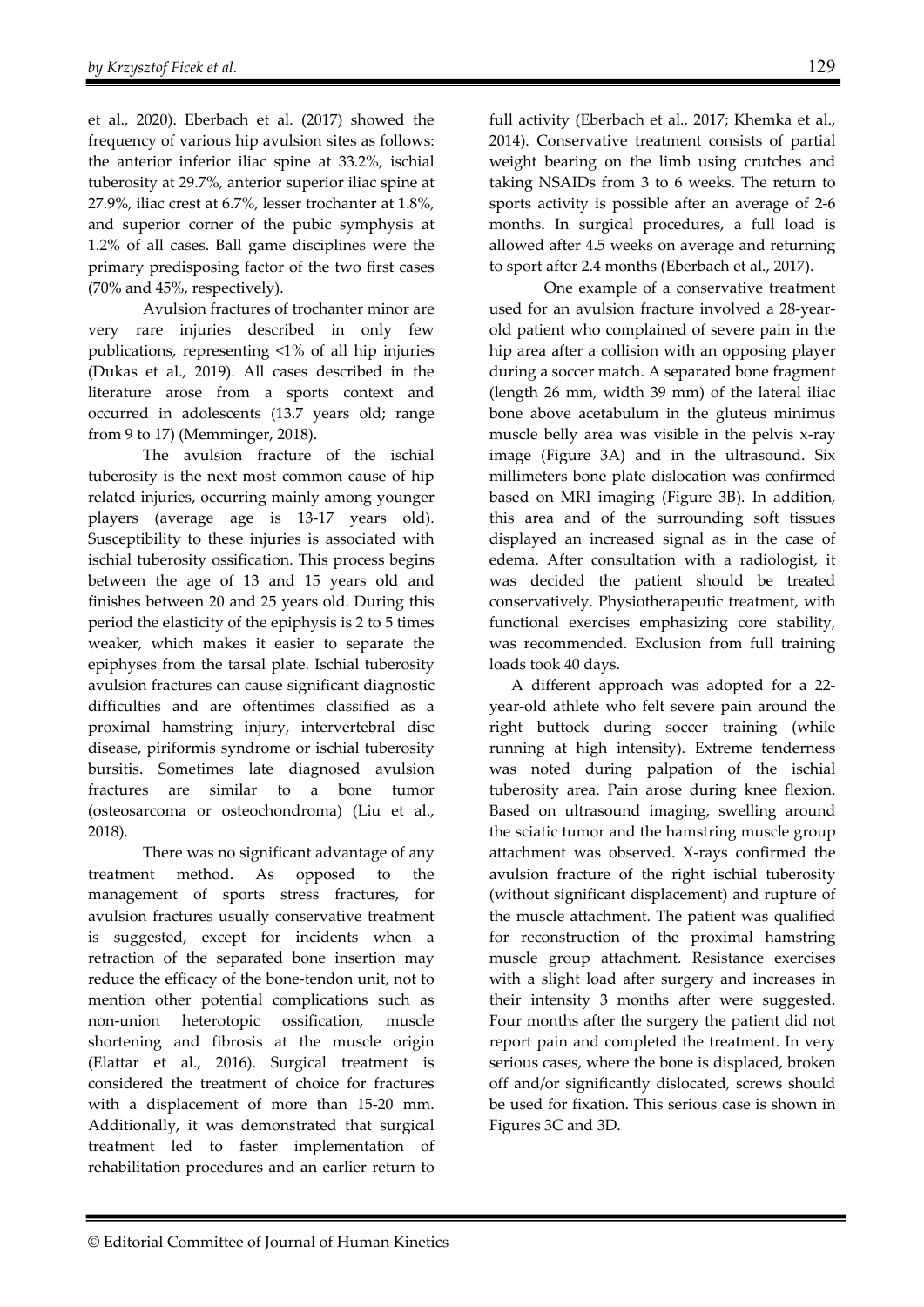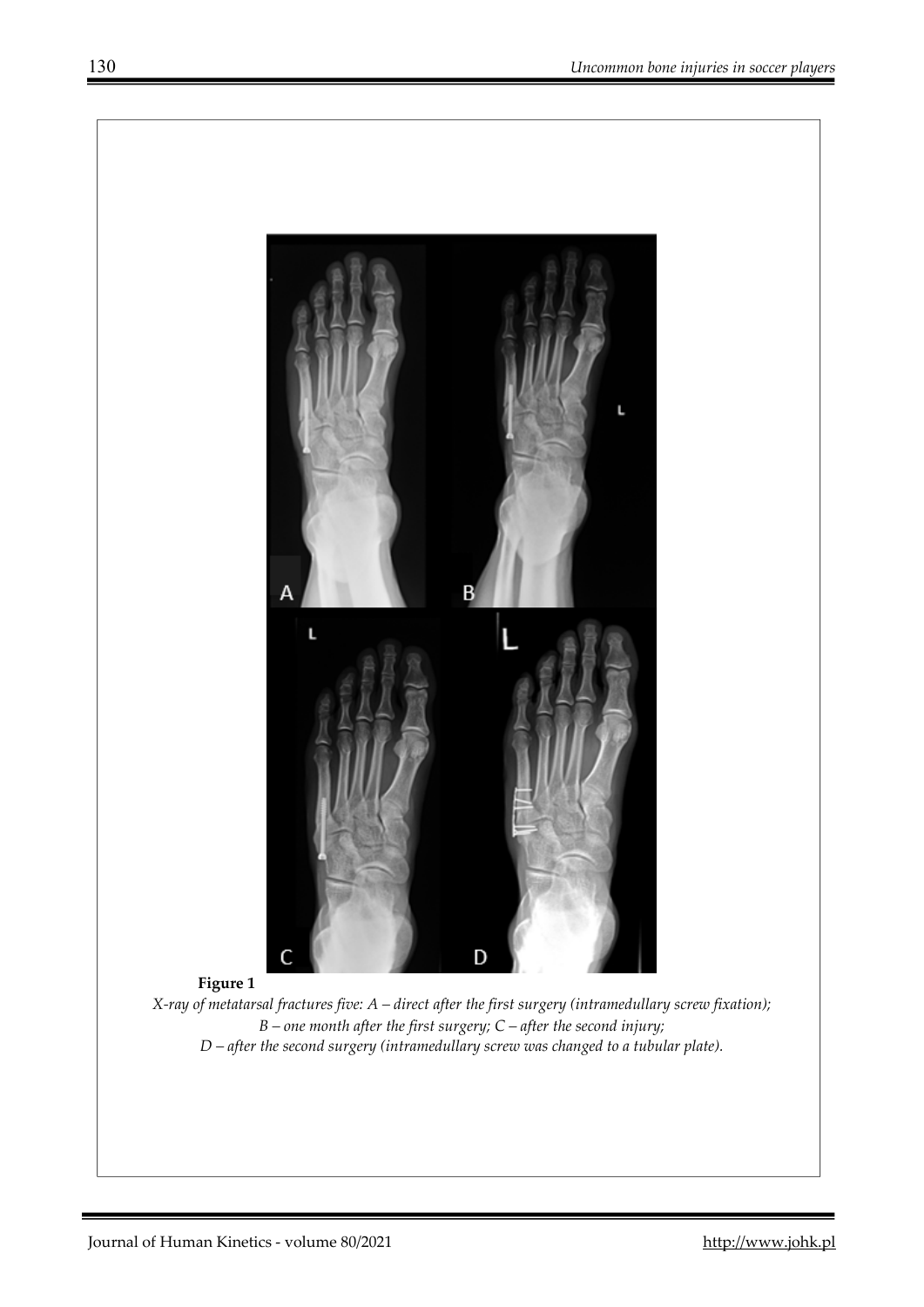

*E - the iliac acetabulum (CT); F- the iliac acetabulum 6 months after the injury (MRI).*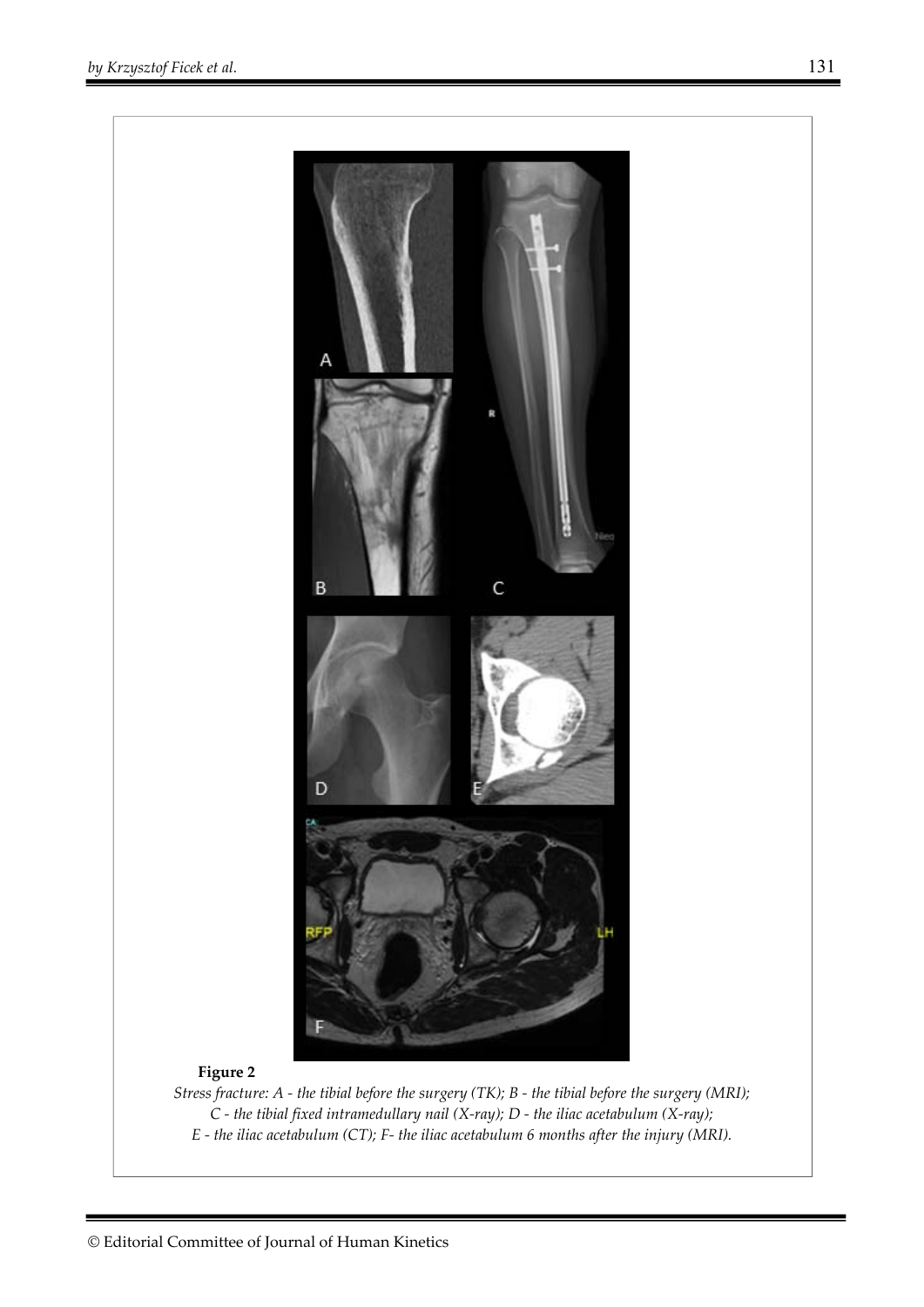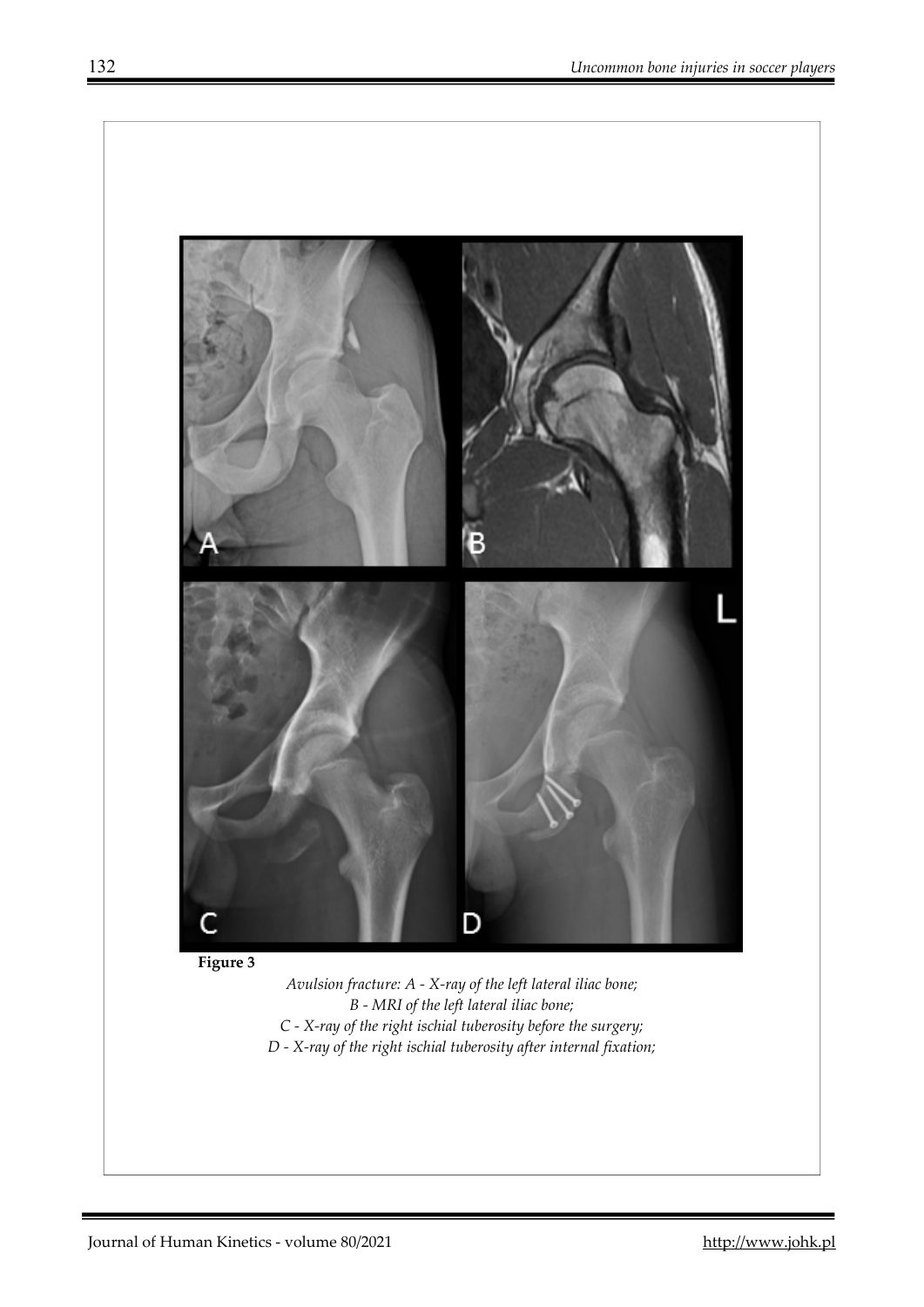

*C – X-ray of a distal segment of the right humeral bone; D – X-ray of the humerus cyst filled with bioresorbable material; E – X-ray of the proximal humerus cyst; F – X-ray of the proximal humerus cyst, one year after methylprednisolone was applied.*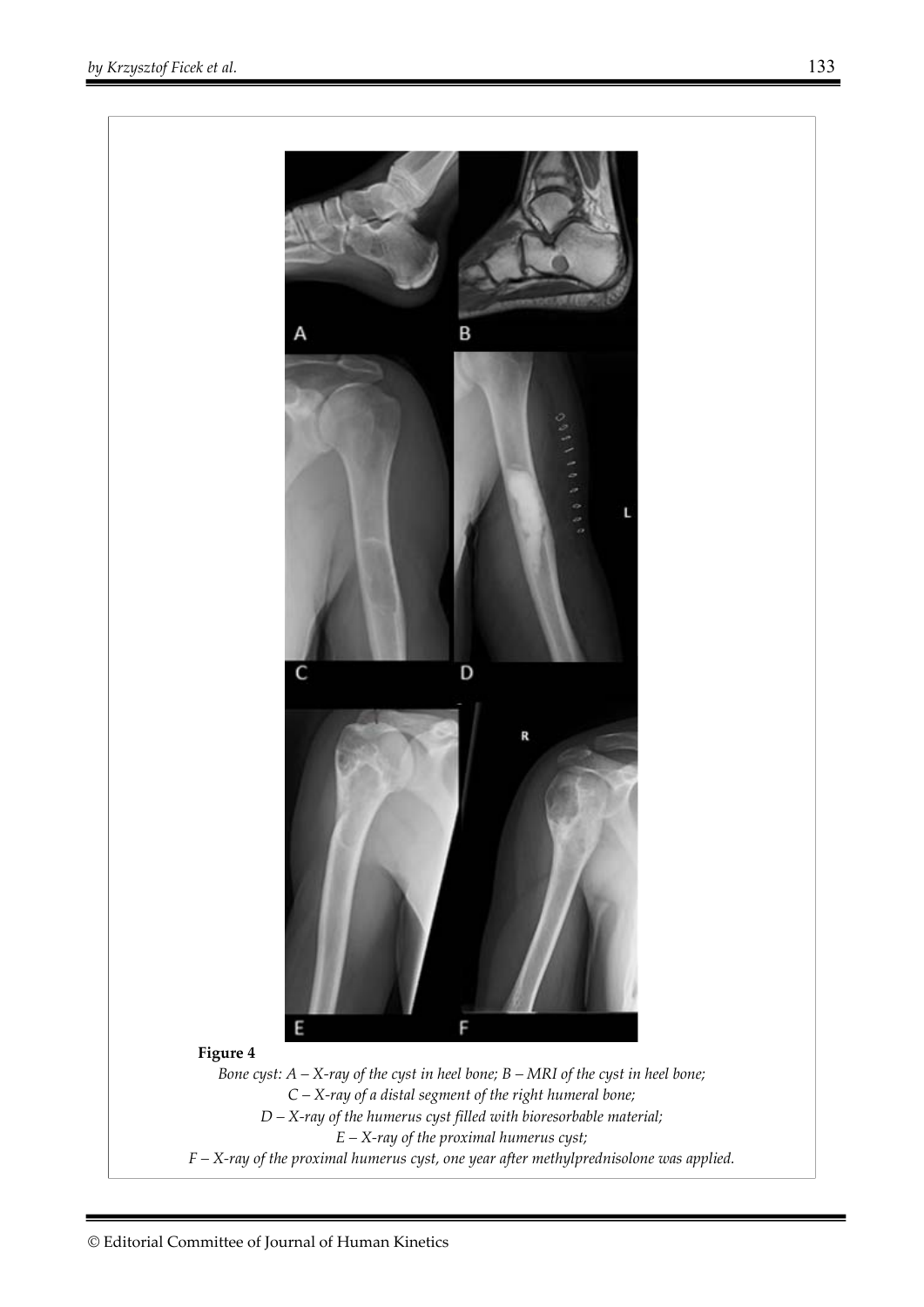## **Bone cyst**

A simple bone cyst is a space devoid of proper bone tissue, which in the majority of cases is a benign variety of a bone tumor. In X-rays, they are visible as oval thinning of bone tissue. Bone cysts are most commonly located at the epiphyseal of the humerus, femur, and tibia. Most of them are detected incidentally as a bone structure disorder during the diagnosis of a different injury (Zhang et al., 2020). The most probable etiology is related to the blood supply and alterations of the fluid pressure inside the cyst space. The result of increased pressure in the bone is an increase of inflammatory protein markers released by endothelial cells, causing osteoclastic activation and bone resorption (Savic et al., 2019). To avoid a fracture at the site of the cyst location, it is recommended that large bone cysts be treated surgically by filling them with bone transfer or with the biomaterial agents (Cho et al., 2019). Only small cysts may be treated using corticosteroid injections. Treatment of bone cysts usually lasts several weeks and is a kind of a preventive therapy to avoid a fracture at this site. A quick return to full fitness and physical activity is possible. Due to the unknown etiopathogenesis etiology of the lesion, histopathological examination is advisable (van de Luijtgaarden et al., 2009).

One interesting case involved a bone cyst located in calcaneus. A 15-year-old soccer player complained of heel pain, especially during intense training and playing on artificial turf. X-ray examination showed a spherical radiance in the anterior part of the right calcaneus 1.5 cm in a diameter (Figure 4A). To advance the diagnosis, MRI was used, indicating the presence of a single bone cyst  $(13 \times 14 \times 24 \text{ mm})$  (Figure 4B). The method used was to fill the cyst with allogeneic bone and for the limb to remain in a non-weightbearing state for one week. The patient returned to play after 10 weeks.

Another case of a bone cyst, which was detected before the fracture occurred, appeared in a 28-year-old player who felt pain in his left arm for 3 weeks. The patient negated the traumatic background and reported increased pain during palpation. A simple cyst at 1/3 of the distal humerus was visible in the X-ray image (Figure 4C). In the MRI, at 1/3 of the distal and medial humerus, fluid signal changes were indicated. The

cyst was surgically removed and the gap filled with bone substitute material (Cerament) at 18 ml volume (Figure 4D). Immobilization of the operated limb until the date of the control visit (14 days after surgery) was recommended. The patient did not report any pain or side effects. A two week break in training was recommended.

Another case of a different character involved a 16-year-old soccer player who visited the clinic after a humeral bone fracture. X-rays performed after the injury showed, apart from the fracture, the presence of a single bone cyst at the fracture site (Figure 4E). As a result of the weakened bone structure due to the cyst even normal loads caused the fracture. Initially, steps were taken to enable bone union, followed by treatment of cysts (8 months after the fracture). For the treatment of cysts, an endosteal injection of methylprednisolone 40 mg/ml was used and a sling was recommended for 4 weeks. After 5 months, a second dose of methylprednisolone was given. After 6 months of healing, about 50% of the cyst was observed (Figure 4F) and recreational physical activity was allowed. After one year from the first administration of the preparation, he was allowed to return to professional sports activity.

## **Prevention**

One of the ways to reduce the number of injuries in sport is to incorporate improvement exercises into the training sessions with the aim of injury prevention. An important step in this field was the introduction of the FIFA 11+ program, of which positive impact on preventing injuries has been reported in many publications (Sadigursky et al., 2017; Silvers-Granelli et al., 2015). Interesting solutions were also put forward by the Swiss National Insurance Fund, the Suva "Sport Basics" (SSB) program, of which the theme was injury prevention for all ball sports (Gebert et al., 2019).

The key points of improvement programs seem to be an adequate level of agility and motor control to safely assign training loads in an adaptive manner and avoid improper tissue compensation. Statistics show a clear reduction in the risk of soft tissue injuries (mainly in the knee area) against biomechanical factors in athletes following neuromuscular training (Donnell-Fink et al., 2015; Hewett et al., 2006; Stastny et al., 2015). In addition to preventive properties, it has been found that performing exercises from the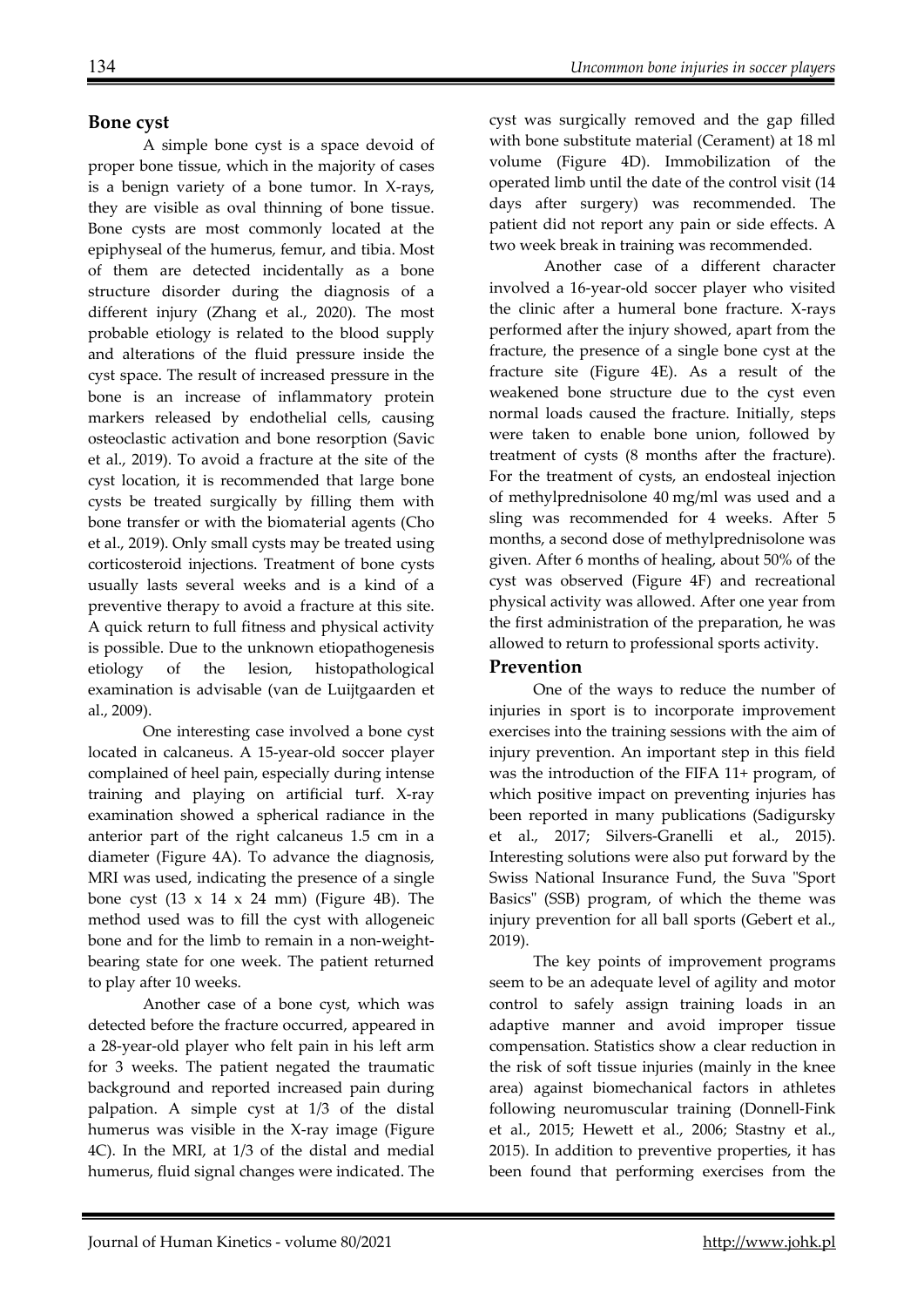FIFA11+ protocol improves agility, balance, jump height and muscle strength (Trajković et al., 2020).

It should be emphasized that better overall body coordination and stability contribute to injury prevention (Gatterer et al., 2018). This thesis is confirmed by a higher injury rate in young players, compared to professional adults whose training experience and proficiency level are higher (Pfirrmann et al., 2016). The susceptibility to injury increases with player's fatigue, as evidenced by a higher ratio of injuries sustained during the match than during training (Longo, 2012). The reason for this phenomenon may be a lack of knowledge or poor physical preparation, as well as the fact that decidedly more people do sport recreationally than competitively (Berczyński et al., 2017).

#### **Summary**

Bone injuries represent a small percentage of all soccer injuries, but they can exclude a player from the game for a long time. The occurrence of the bone deteriorations may have relevant health implications and impact on the athlete's career. The cases presented in this manuscript are special types of bone injury of which a diagnostic process is more problematic than their treatment. For

prevention it is recommended to play on natural grass and to use appropriate footwear, which, if necessary, should be equipped with orthopedic insoles. Adequate physical and motor preparation are even more important, from the standpoint of injury prevention. Adequate and systematic recovery protocols combined with physiotherapy will certainly contribute to reducing the rate of reinjury. It is important to note that X-ray and ultrasound, as the primary diagnostic tools, can be inadequate for some types of fractures. With persisting symptoms and no clear radiographic changes, more precise tools such as MRI and CT should be involved. The treatment of fractures is an individual issue and depends on the type of damage. To accelerate the return to play, especially for professional athletes, surgical procedures are recommended. To enhance the quality of the healing, some biological factors as autologous blood, PRP, autologous conditioned serum or stem cells may be applied.

In order to optimize the return to sports activity, even at the performance level before the fracture, it is necessary to regain the highest quality of bone tissue as well as adequate levels of fitness necessary for the sports discipline.

## **References**

- Berczyński, M., Napierała, M., & Gotowski, R. (2017). Injuries and injuries in selected team sports in the opinion of players. *J Educ Health Sport*, 7(2), 151-169. https://doi.org/10.5281/zenodo.290192
- Bradley, P.S., Di Mascio, M., Peart, D., Olsen, P., & Sheldon, B. (2010). High-intensity activity profiles of elite soccer players at different performance levels. *J Strength Cond Res*, 24(9), 2343–51. https://doi.org/10.1519/JSC.0b013e3181aeb1b3
- Chmura, P., Konefał, M., Chmura, J., Kowalczuk, E., Zając, T., Rokita, A., & Andrzejewski, M. (2018). Match outcome and running performance in different intensity ranges among elite soccer players. *Biol Sport*, 35(2), 197-203. https://doi.org/10.5114/biolsport.2018.74196
- Cho, S., Yankanah, R., Babyn, P., Stimec, J., Doria, A.S., Stephens, D., & Wright, J.G. (2019). Inter-rater reliability of the radiographic assessment of simple bone cysts. *J Child Orthop*, 13(2), 226-235. https://doi.org/10.1302/1863-2548.13.180140
- Chomiak, J., Junge, A., Peterson, L., & Dvorak, J. (2000). Severe Injuries in Football Players. *Am J Sport Med*, 28(5), 58–68. https://doi.org/10.1177/28.suppl\_5.s-58
- Donnell-Fink, L.A., Klara, K., Collins, J.E., Yang, H.Y., Goczalk, M.G., Katz, J.N., & Losina, E. (2015). Effectiveness of Knee Injury and Anterior Cruciate Ligament Tear Prevention Programs: A Meta-Analysis. *PLoS One*, 10(12), e0144063. https://doi.org/10.1371/journal.pone.0144063
- Dukas, A.G., King, T.L., Adeyemi, T.F., & Maak, T.G. (2019). Arthroscopic Reduction and Fixation of a Lesser Trochanter Avulsion Nonunion. *Arthrosc Tech*, 8(12), e1525-e1531. https://doi.org/10.1016/j.eats.2019.08.002
- Dvorak, J., & Junge, A. (2015). Twenty years of the FIFA Medical Assessment and Research Centre: from 'medicine for football' to 'football for health'. *Br J Sports Med*, 49(9), 561-3. https://doi.org/10.1136/bjsports-2015-094805

Eberbach, H., Hohloch, L., Feucht, M.J., Konstantinidis, L., Südkamp, N.P., & Zwingmann, J. (2017).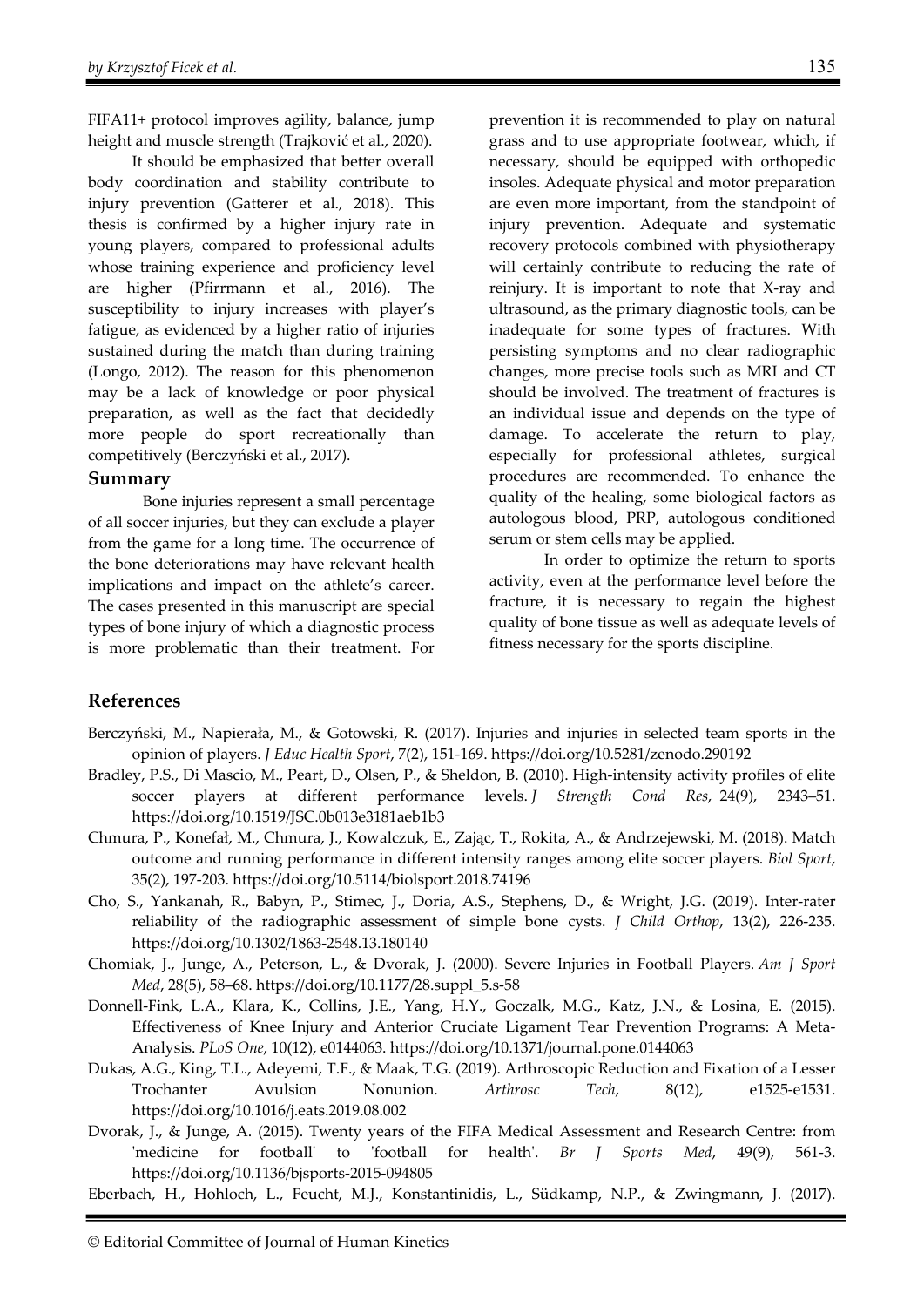Operative versus conservative treatment of apophyseal avulsion fractures of the pelvis in the adolescents: a systematical review with meta-analysis of clinical outcome and return to sports. *BMC Musculoskelet Disord*, 18(1), 162. https://doi.org/10.1186/s12891-017-1527-z

- Ekstrand, J., Krutsch, W., Spreco, A., van Zoest, W., Roberts, C., Meyer, T., & Bengtsson, H. (2020). Time before return to play for the most common injuries in professional football: a 16-year follow-up of the UEFA Elite Club Injury Study. *Br J Sports Med*, 54(7), 421-426. https://doi.org/10.1136/bjsports-2019- 100666
- Ekstrand, J., & Torstveit, M.K. (2012). Stress fractures in elite male football players. *Scand J Med Sci Sports*, 22, 341-346. https://doi.org/10.1111/j.1600-0838.2010.01171.x
- Elattar, O., Choi, H.R., Dills, V.D., & Busconi, B. (2016). Groin Injuries (Athletic Pubalgia) and Return to Play. *Sports Health*, 8(4), 313-23. https://doi.org/10.1177/1941738116653711
- Eniseler, N., Sahan, C., Vurgun, H., & Mavi, H.F. (2012). Isokinetic Strength Responses to Season-long Training and Competition in Turkish Elite Soccer Players. *J Hum Kinet*, 31, 159-168. https://doi.org/10.2478/v10078-012-0017-5
- Ferro, A., Villacieros, J., Floría, P., & Graupera, J.L. (2014). Analysis of speed performance in soccer by a playing position and a sports level using a laser system. *J Hum Kinet*, 44, 143-53. https://doi.org/10.2478/hukin-2014-0120
- Fuller, C.W., Ekstrand, J., Junge, A., Andersen, T.E., Bahr, R., Dvorak, J., Hägglund, M., McCrory, P., & Meeuwisse, W.H. (2006). Consensus statement on injury definitions and data collection procedures in studies of football (soccer) injuries. *Br J Sports Med*, 40(3), 193-201. https://doi.org/10.1136/bjsm.2005.025270
- Ganz, R., Parvizi, J., Beck, M., Leunig, M., Nötzli, H., & Siebenrock, K.A. (2003). Femoroacetabular impingement: a cause for osteoarthritis of the hip. *Clin Orthop Relat Res*, 417, 112–120. https://doi.org/10.1097/01.blo.0000096804.78689.c2
- Gatterer, H., Lorenzi, D., Ruedl, G., & Burtscher, M. (2018). The "FIFA 11+" injury prevention program improves body stability in child (10 year old) soccer players. *Biol Sport*, 35(2), 153-158. https://doi.org/10.5114/biolsport.2018.71604
- Gebert, A., Gerber, M., Pühse, U., Stamm, H., & Lamprecht, M. (2019). Injury Prevention in Amateur Soccer: A Nation-Wide Study on Implementation and Associations with Injury Incidence. *Int J Environ Res Public Health*, 16(9), 1593. https://doi.org/10.3390/ijerph16091593
- Gmachowska, A,. Żabicka, M., Pacho, R., Pacho, S., Majek, A., & Feldman, B. (2018). Tibial stress injuries location, severity, and classification in magnetic resonance imaging examination. *Pol J Radiol*, 83, 471- 481. https://doi.org/10.5114/pjr.2018.80218
- Hewett, T.E., Myer, G.D., & Ford, K.R. (2006). ACL injuries in female athletes: part 2, a meta-analysis of neuromuscular intervention. *Am J Sports Med*, 34(3), 490–498. https://doi.org/10.1177/0363546505282619
- Hölmich, P., Hölmich, L.R., & Bjerg, A.M. (2004). Clinical examination of athletes with groin pain: an intraobserver and interobserver reliability study*.* Br. *J. Sports Med*, 38, 446-451. https://doi.org/10.1136/bjsm.2003.004754
- Khemka, A., Raz, G., Bosley, B., Ludger, G., & Al Muderis, M. (2014). Arthroscopically assisted fixation of the lesser trochanter fracture: a case series. *J Hip Preserv Surg*, 1(1), 27-32. https://doi.org/10.1093/jhps/hnu006
- Kuzuyama, M., Perrier, J., Kusaki, Y., Sato, K., Yamaura, I., & Tsuchiya, A. (2019). Characteristics of plantar pressure distribution in elite male soccer players with or without history of proximal fifth metatarsal fracture: a case-control study. *J Phys Ther Sci*, 31(7), 530-535. https://doi.org/10.1589/jpts.31.530
- Liu, H., Zhang, Y., Rang, M., Li, Q., Jiang, Z., Xia, J., Zhang, M., Gu, X., & Zhao, C. (2018). Avulsion Fractures of the Ischial Tuberosity: Progress of Injury, Mechanism, Clinical Manifestations, Imaging Examination, Diagnosis and Differential Diagnosis and Treatment. *Med Sci Monit*, 24, 9406-9412. https://doi.org/10.12659/MSM.913799
- Longo, U.G., Loppini, M., Cavagnino, R., Maffulli, N., & Denaro, V. (2012). Musculoskeletal problems in soccer players: current concepts. *Clin Cases Miner Bone Metab*, 9(2), 107-11.
- Losco, M., Ceglia, M.J., Lazzarini, F., De Biase, P., & Buzzi, R. (2019). A rare case of avulsion fracture of the iliac crest apophysis in a young female athlete. *Trauma Case Rep*, 24, 100257.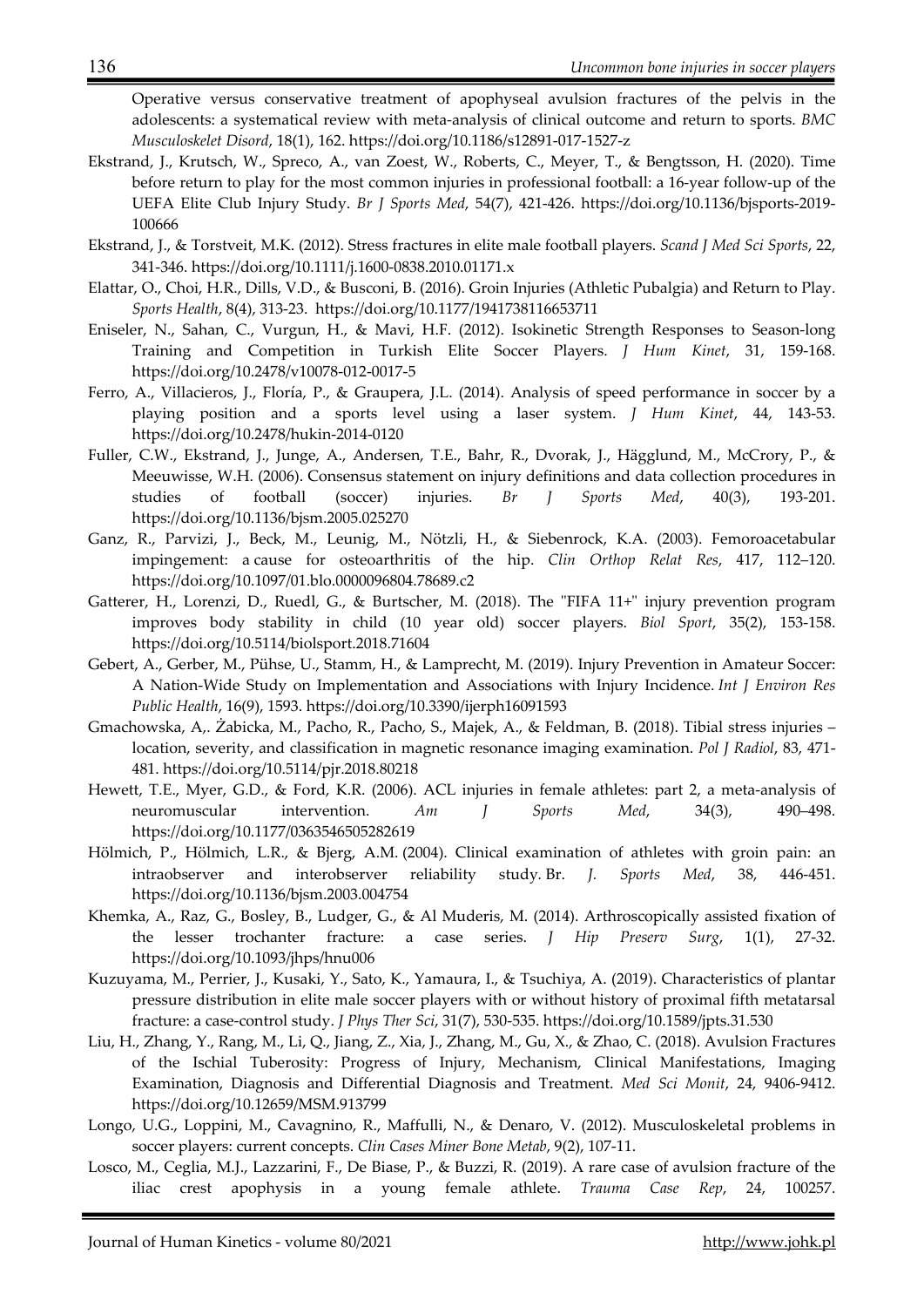https://doi.org/10.1016/j.tcr.2019.100257

- Memminger, M.K. (2018). Avulsion fracture of the trochanter minor in the adolescent. *Acta Biomed*, 90(1-S), 175-176. https://doi.org/10.23750/abm.v90i1-S.7856
- Miller, D., Marsland, D., Jones, M., & Calder, J. (2019). Early return to playing professional football following fixation of 5th metatarsal stress fractures may lead to delayed union but does not increase the risk of long-term non-union. *Knee Surg Sports Traumatol Arthrosc*, 27(9), 2796–2801. https://doi.org/10.1007/s00167-018-5104-2
- Miyamori, T., Nagao, M., Sawa, R., Tumilty, S., Yoshimura, M., Saita, Y., Ikeda, H., & Kaneko, K. (2019). Playing football on artificial turf as a risk factor for fifth metatarsal stress fracture: a retrospective cohort study. *BMJ Open*, 9(2), e022864. https://doi.org/10.1136/bmjopen-2018-022864
- Montalvo, A.M., Schneider, D.K., Silva, P.L., Yut, L., Webster, K.E., Riley, M.A., Kiefer, A.W., Doherty-Restrepo, J.L., & Myer, G.D. (2019). 'What's my risk of sustaining an ACL injury while playing football (soccer)?' A systematic review with meta-analysis. *Br J Sports Med*, 53(21), 1333-1340. https://doi.org/10.1136/bjsports-2016-097261
- Otto, A., Baldino, J.B., DiCosmo, A.M., Coyner, K., Johnson, J.D., Obopilwe, E., Cote, M.P., Muench, L.N., Beitzel, K., Scheiderer, B., Imhoff, A.B., Mazzocca, A.D., & Mehl, J. (2020). Biomechanical Comparison of Anterograde and Retrograde Lesser Trochanter Avulsion Repair. *Orthop J Sports Med*, 8(1), 2325967119892281. https://doi.org/10.1177/2325967119892281
- Pecina, M., Bojanic, I., Smoljanovic, T., Ivkovic, A., Mirkovic, M., & Jelic, M. (2011). Surgical treatment of diaphyseal stress fractures of the fifth metatarsal in competitive athletes: long-term follow-up and computerized pedobarographic analysis. *J Am Podiatr Med Assoc*, 101(6), 517-22. https://doi.org/10.7547/1010517
- Pfirrmann, D., Herbst, M., Ingelfinger, P., Simon, P., & Tug, S. (2016). Analysis of Injury Incidences in Male Professional Adult and Elite Youth Soccer Players: A Systematic Review. *J Athl Train*, 51(5), 410-24. https://doi.org/10.4085/1062-6050-51.6.03
- Raikin, S.M., Slenker, N., & Ratigan, B. (2008). The association of a varus hindfoot and fracture of the fifth metatarsal metaphyseal-diaphyseal junction. *Am J Sport Med,* 3 6(7), 1367–1372. https://doi.org/10.1177/0363546508314401
- Robertson, G.A.J., Wood, A.M., Bakker-Dyos, J., Aitken, S.A., Keenan, A.C.M., & Court-Brown, C.M. (2012). The Epidemiology, Morbidity, and Outcome of Soccer-Related Fractures in a Standard Population. *Am J Sports Med*, 40(8), 1851–1857. https://doi.org/10.1177/0363546512448318
- Robertson, G.A.J., & Wood, A.M. (2015). Return to sports after stress fractures of the tibial diaphysis: a systematic review. *Br Med Bull*, 114(1), 95–111. https://doi.org/10.1093/bmb/ldv006
- Robertson, G.A.J., & Wood, A.M. (2017). Lower limb stress fractures in sport: Optimising their management and outcome. *World J Orthop*, 8(3), 242-255. https://doi.org/10.5312/wjo.v8.i3.242
- Sadigursky, D., Braid, J.A., Lira, D., Machado, B., Carneiro, R., & Colavolpe, P. (2017). The FIFA 11+ injury prevention program for soccer players: A systematic review. *BMC Sports Science, Medicine and Rehabilitation*. 9, 18. https://doi.org/10.1186/s13102-017-0083-z
- Saita, Y., Nagao, M., Kawasaki, T., Kobayashi, Y., Kobayashi, K., Nakajima, H., Takazawa, Y., Kaneko, K., & Ikeda, H. (2018). Range limitation in hip internal rotation and fifth metatarsal stress fractures (Jones fracture) in professional football players. *Knee Sur Spors Traumatol Arthrosc*, 26(7), 1943–1949. https://doi.org/10.1007/s00167-017-4552-4
- Sapp, R., Spangenburg, E.E., & Hagberg, J.M. (2017). Trends in aggressive play and refereeing among the top five European soccer leagues. *J Sport Sci*, 36(1), 1-9. https://doi.org/10.1080/02640414.2017.1377911
- Savic, M., Lee, A., & Hook, A. (2019). Clinical presentation of an adolescent female synchronized swimmer with a simple bone cyst in the proximal humerus: a case report. *J Can Chiropr Assoc*, 63(3), 171-177.
- Silvers-Granelli, H., Mandelbaum, B., Adeniji, O., Insler, S., Bizzini, M,. Pohlig, R., Junge, A., Snyder-Mackler, L., & Dvorak, J. (2015). Efficacy of the FIFA 11+ Injury Prevention Program in the Collegiate Male Soccer Player. *Am J Sports Med*, 43(11), 2628-37. https://doi.org/10.1177/0363546515602009
- Singh, S.K., Larkin, K.E., Kadakia, A.R., & Hsu, W.K. (2018). Risk Factors for Reoperation and Performance-Based Outcomes After Operative Fixation of Foot Fractures in the Professional Athlete: A Cross-Sport Analysis. *Sports Health*, 10(1), 70-74. https://doi.org/10.1177/1941738117729660
- Stastny, P., Tufano, J.J., Lehnert, M., Gołaś, A., Zaatar, A., Xaverova, Z., & Maszczyk, A. (2015). Hip